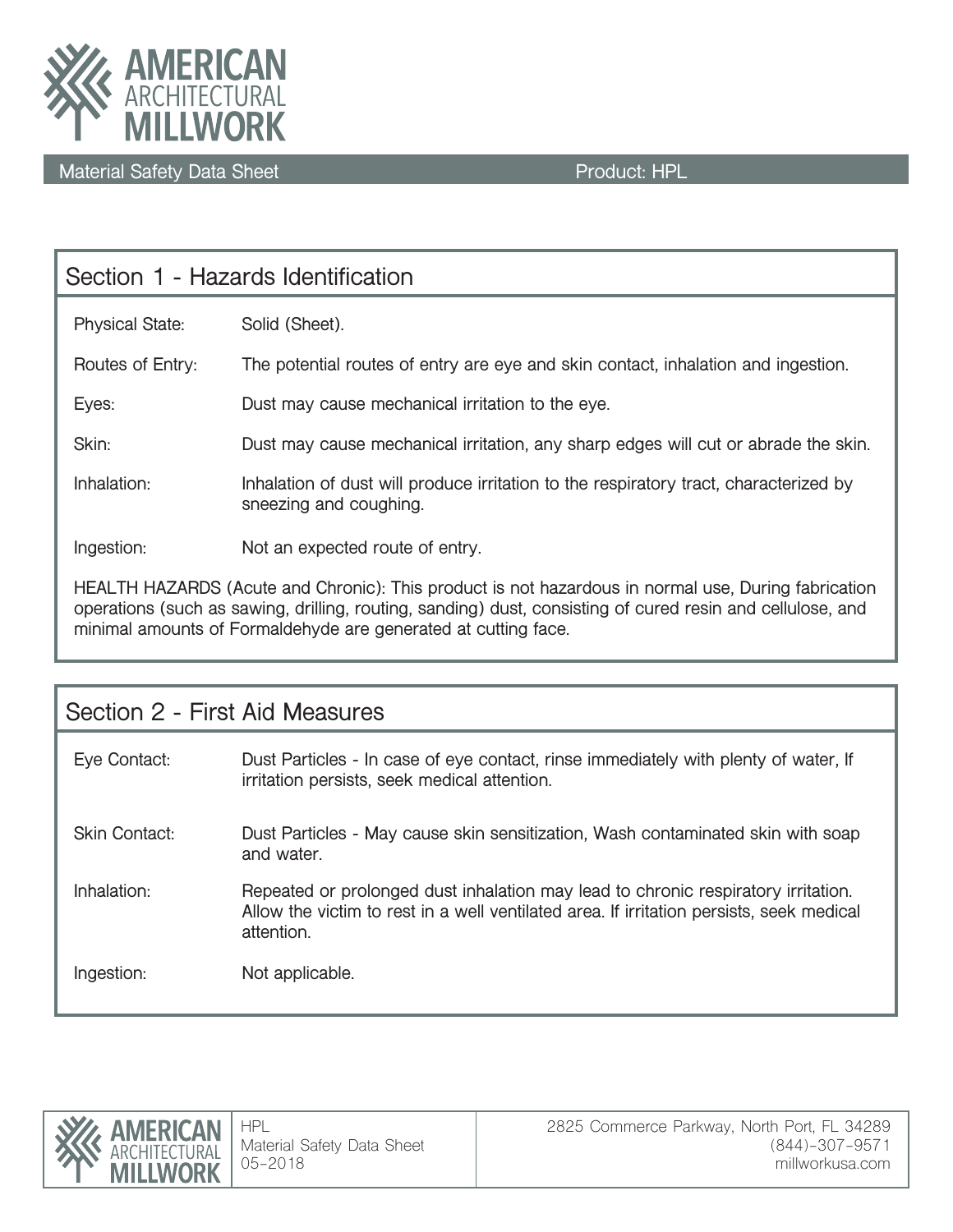

# **Section 3 - Fire and Explosion Date**

**FLASH POINT: (Not Applicable)**

### **EXTINGUISHING MEDIA:**

**This material is considered a "CLASS B" type combustible material, use water spray, carbon dioxide or dry chemical foam to extinguish flames. Use water to keep cool and prevent rekindling, wear self-contained positive pressure breathing apparatus and full fire fighting protective clothing.**

### **EXPLOSION HAZARDS:**

**Machine sawing, routing and/or sanding of this product produces a CLASS ST-1 dust, Safety precautions (and proper ventilation) as recommended by NFPA-68 for CLASS ST-1 dust should be followed to prevent this or any CLASS ST-1 dust from presenting an explosion hazard.**

### **FIRE:**

**Fire Rated laminate is recommended for interior application where fire codes specify or the environment suggests a fire-resistant and smoke-resistant surface, This laminate was tested in accordance with ASTM E-84 "Standard Test Method for Surface Burning Characteristics of Building Materials "The 25-foot tunnel method is also described by NFPA 255 (National Fire Protection Agency).The results of flame spread 26 (26-76) and smoke developed 80 (0-400) Compliance fire codes of the NFPA, meets Class B (Class II). Class A,B,C Correspond to I,II, and III respectively in other codes such as BBC (Basic Building Code),UBC (Uniform Building Code), SSBC (Southern Standards Building Code). This is results T-10718 was certificated by HPVA (Hardwood Plywood and Veneer Association, P.O. Box 2789, Reston, Virginia 20195 U.S.A)** 

## **Section 4 - Physical and Chemical Properties**

| <b>Physical State:</b> | Solid          |
|------------------------|----------------|
| Molecular Weight:      | Not Available  |
| <b>Boiling Point:</b>  | Not Available  |
| <b>Melting Point:</b>  | Not Available  |
| Specific Gravity:      | Not Applicable |
| Vapor Pressure:        | Not Applicable |
| Vapor Density:         | Not Applicable |
| Volatility:            | Not Applicable |
| Odor <sup>.</sup>      | Odorless       |
| Color:                 | Varies         |
| Taste:                 | Not Available  |
|                        |                |

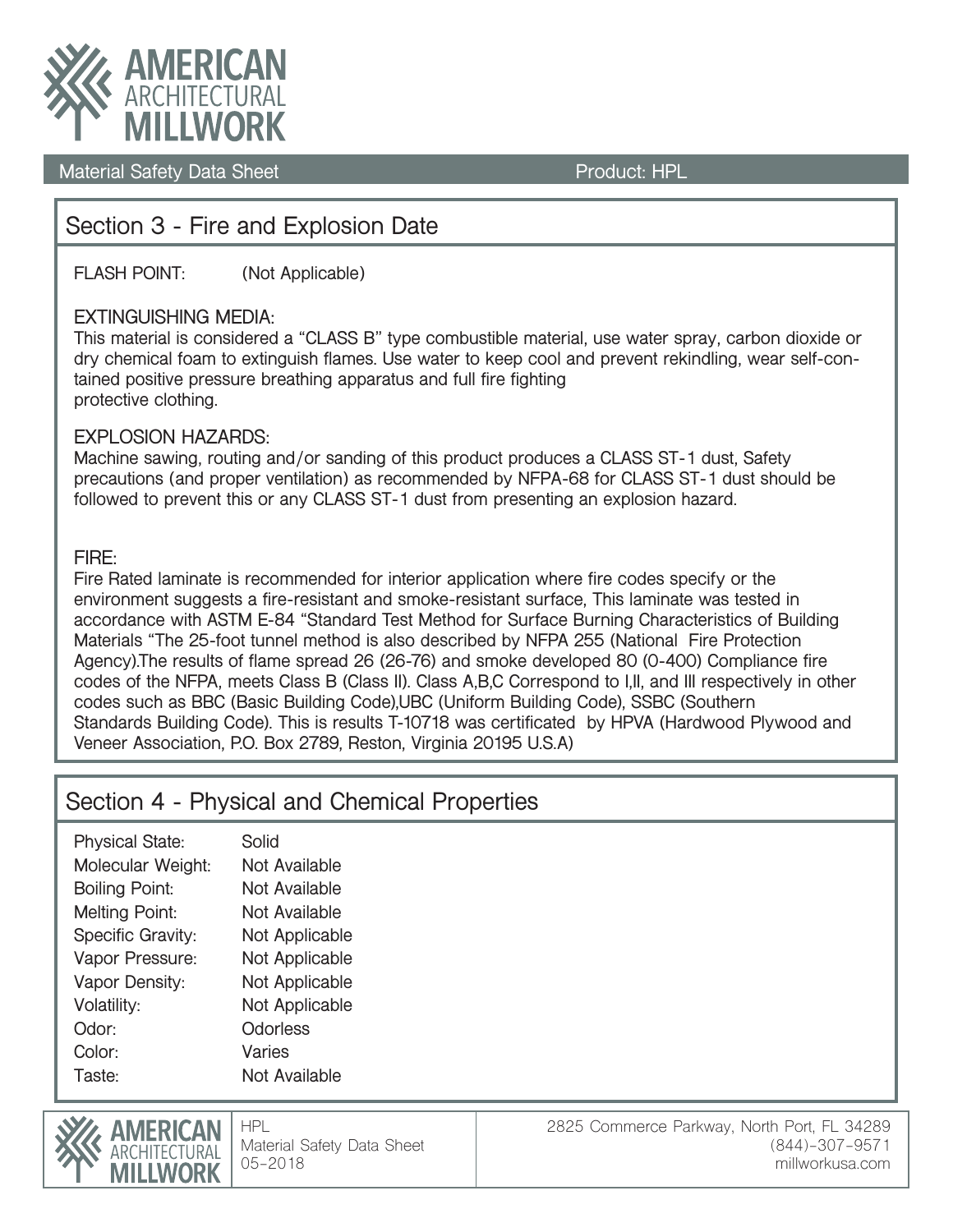

| Section 5 - Stability and Reactivity     |                                                        |  |  |  |  |
|------------------------------------------|--------------------------------------------------------|--|--|--|--|
| Stability and reactivity:                | The product is stable                                  |  |  |  |  |
| Conditions of instability:               | <b>None</b>                                            |  |  |  |  |
| Incompatibility with various substances: | Not considered to be reactive                          |  |  |  |  |
| Hazardous decomposition products:        | Products of combustion include: Carbon Oxides (CO,CO2) |  |  |  |  |
| Hazardous polymerization:                | Will not occur                                         |  |  |  |  |

# **Section 6 - Toxicological and Ecological Information**

| <b>Toxicity to Animals:</b>                       | This product has not been tested for animals<br>effects.                           |
|---------------------------------------------------|------------------------------------------------------------------------------------|
| <b>Chronic Effects on Humans:</b>                 | No additional information.                                                         |
| Other Toxic Effects on Humans:                    | No additional information.                                                         |
| Special Remarks on Other Toxic Effects on Humans: | Asthmatic conditions may be aggravated by<br>uncontrolled airborne dust exposures. |
| Eco-toxicity:                                     | Not Available.                                                                     |
| DBO5 and COD:                                     | Not Available.                                                                     |
| Mobility:                                         | Not Available.                                                                     |
| Toxicity of the Products of Biodegradation:       | Not Available.                                                                     |

# **Section 7 - Precautions for Safe Handling and Use**

**In Case Material is Released or Spilled:**

**This material is non-hazardous. Sweep up/pick up scrap material and place in disposal containers, dust may be burned for energy recovery or disposed in an approved sanitary landfill, This product is non-hazardous under RCRA (Resource Conservation and Recovery Act).**

**Precautions to be Taken in Handling and Storage:**

**Laminates may have sharp edges. Safety glasses, Gloves and safety shoes may be worn when handling or machining laminates to prevent cuts and abrasions.**

### **Other Precautions:**

**Maintain adequate ventilation to keep airborne concentrations of dust below the exposure limits.**